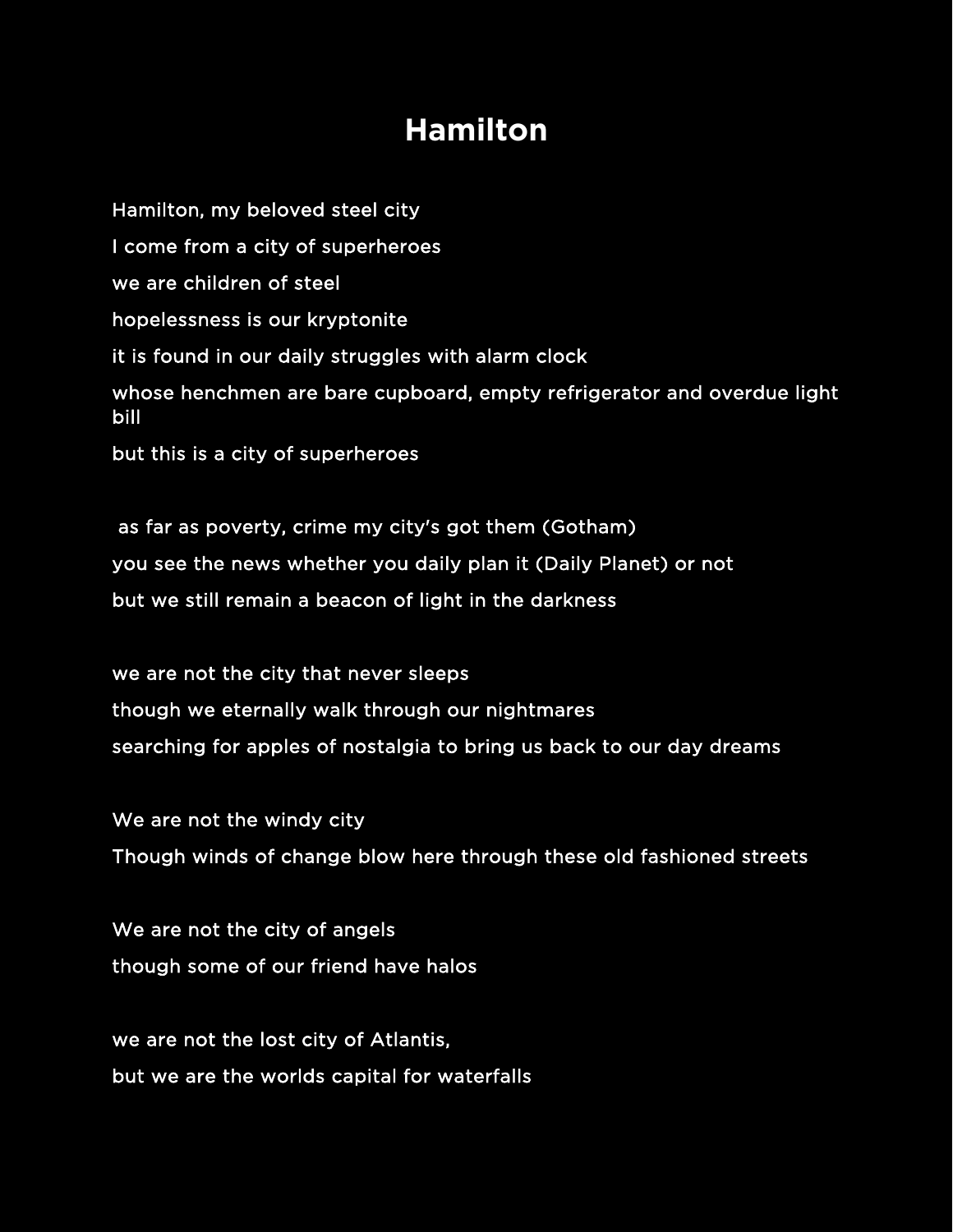you probably would never know it til you look inside a single mothers eyes and see her damn eyelids don't work they cant hold back the pressure that this world puts on her she believes she is valued less than items at a dollar tree til she becomes a item of adultery and I see these horror stories happen all the time in my city my city of superheroes

We are not the city of rainbows Though we are black white orange people who live in a city held together by yellow tape men who have read the bible and forget what it means don't care about the environment but always seem to think green have a blue collar attitude and aren't afraid to get violet

we are a kaleidoscope of different cultures an ethnic explosion of colors, hues and shades and that is the only reason you can call my city shady

we used to be the city of rolled up sleeves and faded jeans

now we are a city where no one believes in our faded dream our streets are runways for struggle we are models with battle scars for designer clothes but remember we are cut from a different cloth so whenever you are caught (cotton) in depression